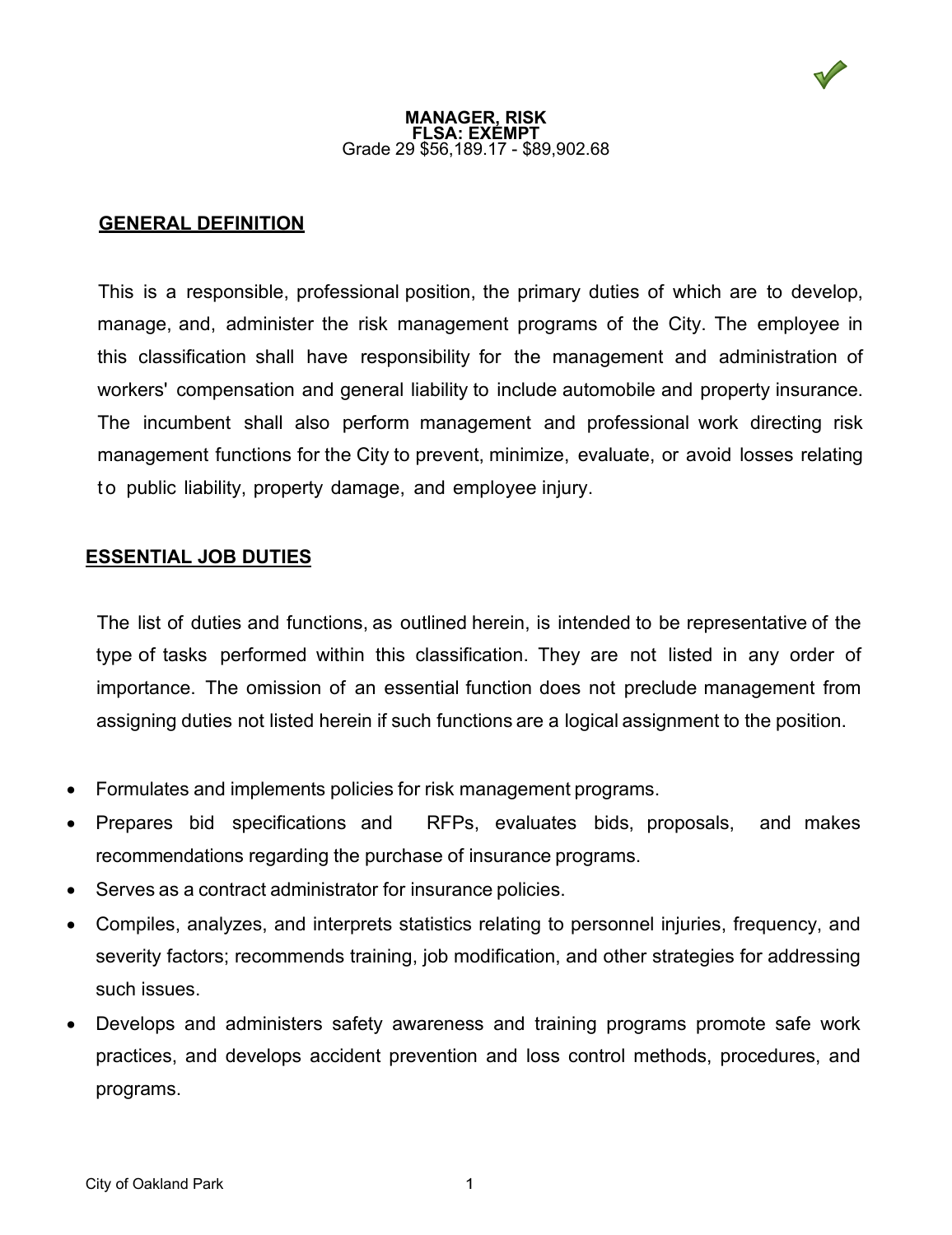### **MANAGER, RISK FLSA: EXEMPT** Grade 29 \$56,189.17 - \$89,902.68

- Confers with physicians, attorneys, insurance providers, and contract providers in the conduct of daily worker's compensation administration.
- Conducts analyses and research for the purpose of identifying trends or problems and providing recommendations for the future direction of the risk management programs.
- Reviews and advises city management concerning insurance requirements as they relate to various projects, programs, and contracts. Advise on contractual insurance wording and protection limits.
- Reviews proof of insurance documents; advises appropriate City personnel whether the documents meet City insurance requirements.
- Coordinates handling of Workers' Compensation claims with the City's third-party administrator. Represent the City at hearings and mediation.
- Interacts with attorneys, claims administrators, medical providers, and the employee in return to work and light-duty assignment decisions.
- Develops cost containment strategies for risk management programs; negotiates terms and contracts associated with such changes.
- Exercises professional discretion and confidentiality concerning all matters undercharge.
- Cooperating with the Department of Health and Human Services Office of Civil Rights and other legal entities in any compliance reviews or investigations.

# **KNOWLEDGE, SKILLS, AND ABILITY**

- Knowledge of modern risk management practices, requirements, and procedures.
- Ability to accurately interpret insurance policies.
- Knowledge of claims administration techniques.
- Ability to evaluate risk claims and exposures.
- Professional communication skills, sufficient to interact successfully with carriers, agents, agencies, and attorneys.
- Ability to gather and analyze data, reaching rational conclusions from the review of data.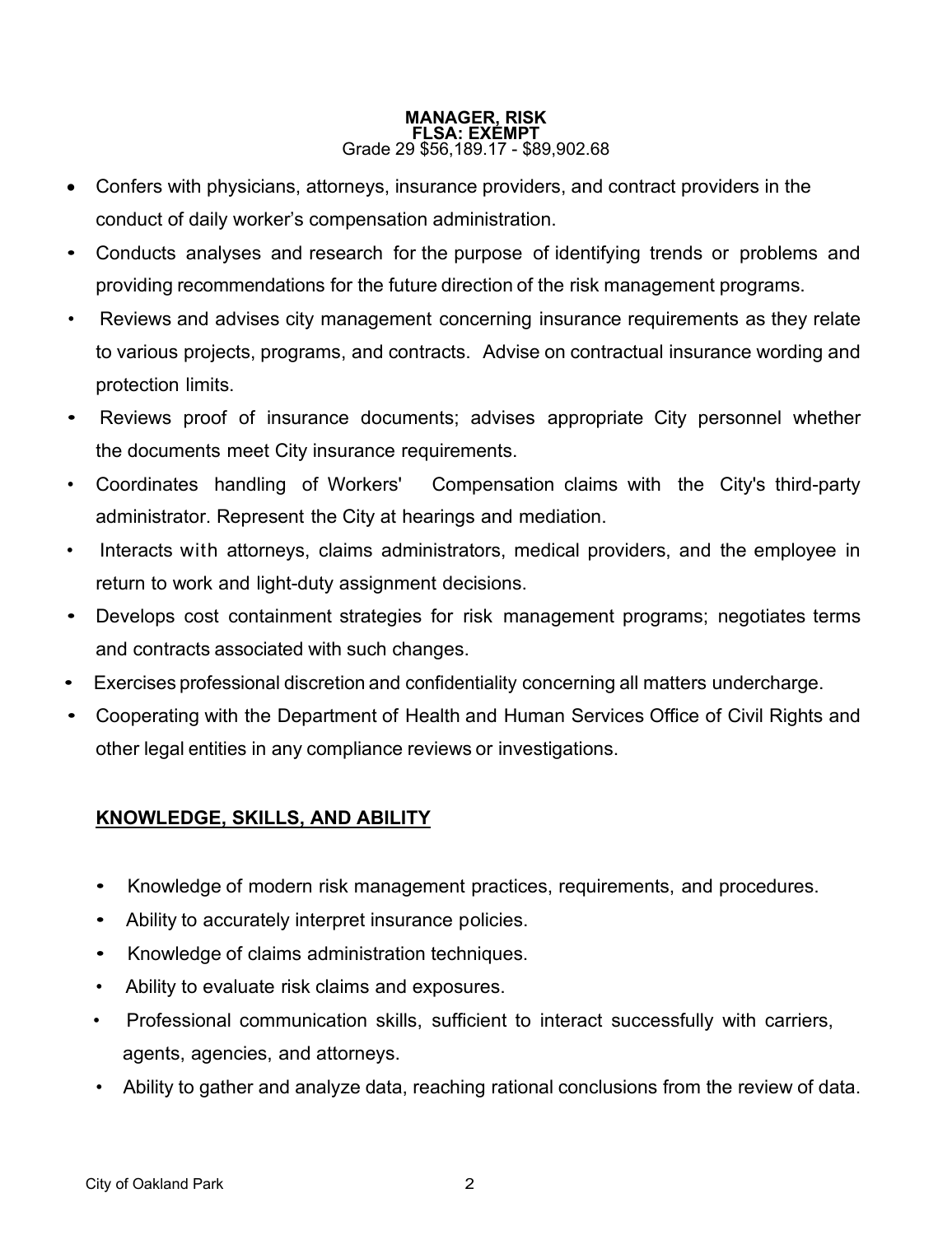### **MANAGER, RISK FLSA: EXEMPT** Grade 29 \$56,189.17 - \$89,902.68

- Ability to write clearly.
- Ability to evaluate proposals and bids for insurance, and training programs for such qualities as responsiveness, completeness, quality, cost, and effectiveness.
- Ability to project costs, and prepare and monitor budgets.
- Knowledge of the principles of effective safety programs and the ability to manage them.

# **MINIMUM ACCEPTABLE EDUCATION, TRAINING & EXPERIENCE**

Bachelor's degree in Business or Public Administration, Risk Management, Insurance, or related field; with a minimum of five (5) years progressively responsible risk management experience, preferably for a moderate scale governmental or similar public sector agency.

# **PHYSICAL REQUIREMENTS**

The City of Oakland Park is an Equal Opportunity Employer. In compliance with the Americans with Disabilities Act (42 U.S. C. 12101 et. seq.), the City of Oakland Park will provide reasonable accommodations to qualified individuals with disabilities and encourages both prospective and current employees to discuss potential accommodations with the employer. The physical demands described here are representative of those that must be met by an employee to successfully perform the essential functions of this job.

Tasks involve the ability to exert light physical effort in sedentary to light work, but which may involve some lifting, carrying, pushing and/or pulling of objects and materials of lightweight (5-15 pounds). Tasks may involve extended periods of time at a keyboard or workstation. Work is performed in usual office conditions with rare exposure to disagreeable environmental factors. Some tasks require visual abilities. Some tasks require oral communication ability.